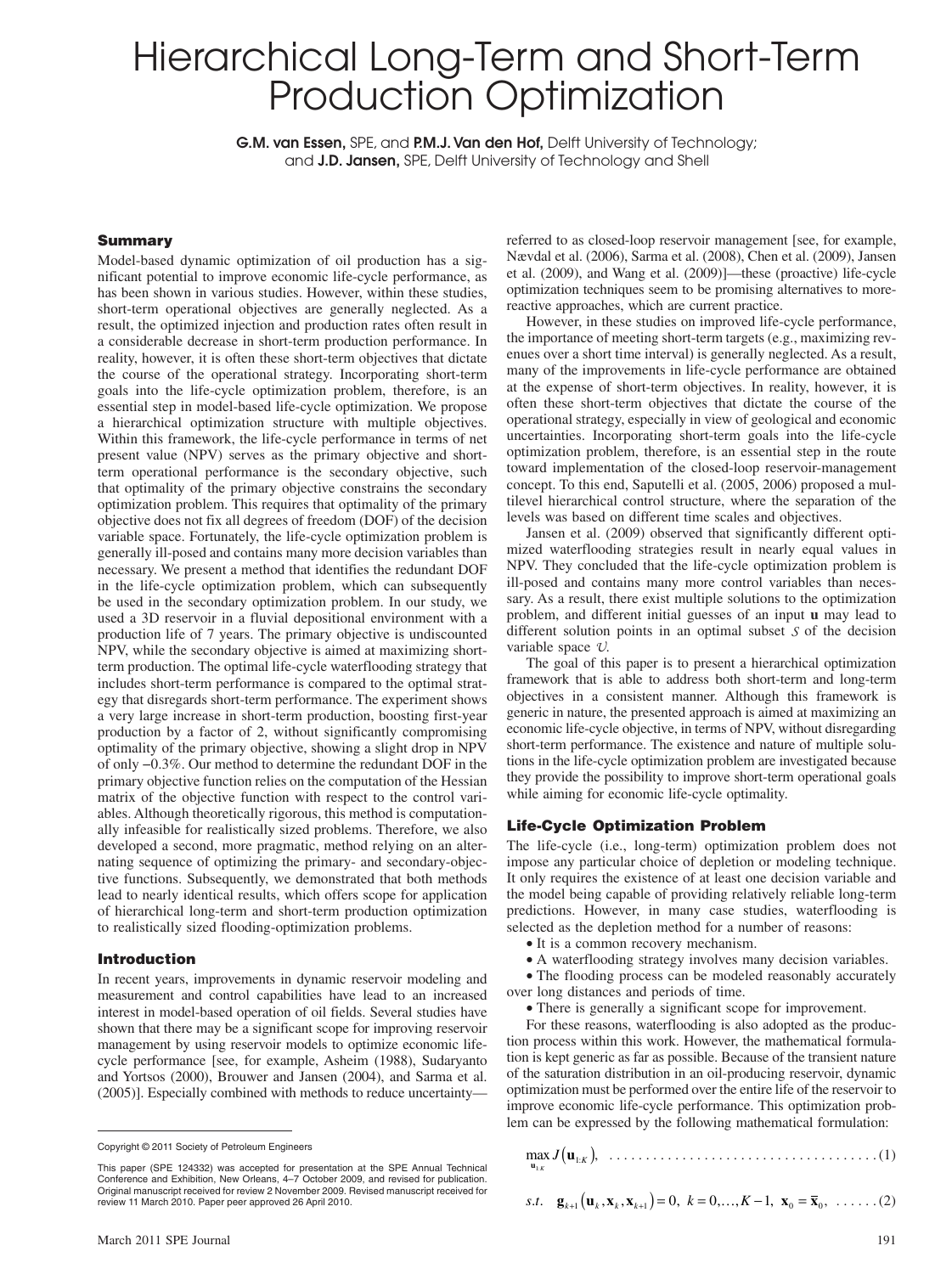**cux 0** *k kk* + ++ 1 11 ( ) , , ,, ≤= − *k K* 0 1 … , . . . . . . . . . . . . . . . . . . (3)

where **u** is the control vector (input vector), **x** is the state vector (gridblock pressures and saturations), **g** is a vector-valued function that represents the system equations,  $\mathbf{x}_0$  is a vector of the initial conditions of the reservoir with prescribed value  $\bar{\mathbf{x}}_0$ , the subscript *k* indicates discrete time, and *K* is the total number of timesteps. A colon in a subscript indicates a range [e.g.,  $\mathbf{u}_{1:K} = (\mathbf{u}_1, \mathbf{u}_2, \dots, \mathbf{u}_K)$ . The vector of inequality constraints **c** relates to the capacity limitations of the wells. The objective function *J* is of an economic type, generally NPV:

$$
J = \sum_{k=1}^{K} \left\{ \frac{\left\{\sum_{j=1}^{N_{\text{mid}}} r_{wi} \cdot (u_{wi,j})_{k}}{\left(\sum_{j=1}^{N_{\text{prod}}} \left[r_{wp} \cdot (y_{wp,j})_{k} + r_{o} \cdot (y_{o,j})_{k}\right)\right]} \right\}}{(1+b)^{\frac{t_{k}}{\tau_{i}}}} \cdot \Delta t_{k}, \dots \dots \dots (4)
$$

where  $u_{w,i}$  is the control input representing the water-injection rate of Well *i*,  $y_{wpj}$  is the water-production rate of Well *j*,  $y_{oj}$  is the oil-production rate of Well  $j$ ,  $r_{wi}$  is the water-injection costs (in USD/m<sup>3</sup>),  $r_{wp}$  is the water-production costs (in USD/m<sup>3</sup>), and  $r_o$  is the oil revenue (in USD/m<sup>3</sup>), of which the latter three are assumed to be constant.  $\Delta t_k$  is the time interval of Timestep *k* in days. The term *b* represents the discount rate for a certain reference time  $\tau_t$ . The terms  $N_{\text{inj}}$  and  $N_{\text{prod}}$  relate to the number of injection wells and production wells, respectively. In Eq. 4, the output variables  $y_{wp,j}$ and  $y_{o,i}$  relate to the water-production rate and oil-production rate of Well *j*, respectively, which form part of the output vector

$$
\mathbf{y}_{k+1} = \mathbf{h}(\mathbf{u}_{k+1}, \mathbf{x}_{k+1}), \quad k = 0, \dots, K-1, \quad \dots \dots \dots \dots \dots \dots \dots \dots \tag{5}
$$

with **h** a vector-valued output function that relates **y** to the control vector (input vector) **u** and the state **x**. The term  $u_{w,i}$  represents those elements of **u** that involve the water-injection flow rates of Well *i*. An economic objective function such as Eq. 4 does not necessarily provide a unique solution to the optimization problem. Although it relates to realistic business conditions, it may well cause ill-posedness of the problem.

Several methods exist to attack the dynamic optimization problem of batch-like processes [see, for example, Srinivasan et al. (2003)]. However, the size of the waterflooding-optimization problem (Eqs. 1 through 3) limits the possibilities. Simultaneous methods or dynamic programming are impractical because of the usually very large number of states of reservoir models. The resulting long simulation times and large number of input variables also rule out search methods that require many function evaluations (e.g., genetic algorithms). A viable optimization technique is a gradient-based method using a set of adjoint equations to determine the gradients [see, for example, Brouwer and Jansen (2004), Sarma et al. (2005), and Kraaijevanger et al. (2007)]. This approach to life-cycle waterflooding optimization is encountered most often in literature and is also the method implemented in the proprietary reservoir simulator used in this study.

## **Hierarchical Optimization**

**Multiple Objectives.** In the life-cycle waterflooding problem as expressed by Eqs. 1 through 3, the desire to aim for maximal shortterm (daily) production is discarded. A balanced objective provides a possibility to address both objectives in a single function; see Marler and Arora (2004):

*J JJ* bal = ⋅+ ⋅ 11 2 2. . . . . . . . . . . . . . . . . . . . . . . . . . . . . . . (6)

Here  $J_{\text{bal}}$  is the balanced objective function constructed from the weighted long-term and short-term objective functions  $J_1$  and  $J_2$ . The terms  $\omega_1$  and  $\omega_2$  are weighting factors of the short- and long-term objective, respectively. In the economic objective function (Eq. 4) the discount rate *b*, apart from representing the time

value of money, may also be used to weigh the importance of short-term against long-term performance. In that respect, the discount factor may also be seen as a weighting factor to balance the importance of multiple objectives. However, the difficulty in a balanced objective function lies in finding suitable weighting factors between the objectives. This is especially the case if the values of the multiple objective functions have different physical interpretations. Because the weighting factors strongly determine the characteristics of the optimal solution, a large number of trialand-error runs with different weighting factors may be required to obtain a satisfactory one.

As an alternative, we propose a hierarchical optimization structure—sometimes referred to as the lexicographic method—that requires a prioritization of the multiple objectives, as described in Haimes and Li (1988). In this structure, optimization of a secondary objective function  $J_2$  is constrained by the requirement that the primary objective function  $J_1$  must remain close to its optimal value  $J_1^*$ . This structure can be expressed mathematically as

max : **<sup>u</sup> u** 1 2 1 *K J* ( ) *<sup>K</sup>* , . . . . . . . . . . . . . . . . . . . . . . . . . . . . . . . . . . . . (7)

s.t. 
$$
\mathbf{g}_{k+1}(\mathbf{u}_k, \mathbf{x}_k, \mathbf{x}_{k+1}) = 0, k = 0, ..., K-1, \mathbf{x}_0 = \overline{\mathbf{x}}_0, ..., (8)
$$

$$
\mathbf{c}_{k+1}\big(\mathbf{u}_{k+1}, \mathbf{x}_{k+1}\big) \le 0, \quad k = 0, ..., K-1, \quad \dots \dots \dots \dots \dots \dots \dots \tag{9}
$$

$$
J_1^* - J_1(\mathbf{u}_{k+1}) \le \varepsilon
$$
,  $k = 0,..., K - 1, ...$  (10)

where  $\varepsilon$  is an arbitrary small value compared to  $J_1^*$ . Solving Eqs. 7 through 10 requires the knowledge of  $J_1^*$ , which is obtained through solving the optimization-problem equations (Eqs. 1 through 3). In the hierarchical optimization structure (Eqs. 7 through 10), the optimum value of the life-cycle objective function  $J_1$  constrains optimization of the short-term objective. It should be noted that this ordering of long and short term by no means is unique. Alternatively, one may want to optimize life-cycle performance under the condition that certain short-term production targets are met. In that case, the short-term goals act as constraints on the life-cycle optimization problem.

**Redundant DOFs.** Jansen et al. (2009) described that different solutions exist for the optimal control problem of maximizing an economic objective function over the life of the reservoir. The existence of multiple solutions was attributed to the ill-posedness of the optimal control problem. The ill-posedness also suggests that, even when optimality of an economic life-cycle objective is reached, not all DOFs of the decision variable space  $U$  are fixed and not all solution points in the optimal subset  $S$  are connected. This means that there may exist redundant DOFs in the optimization problem. Huesman et al. (2007, 2008) found similar results for economic dynamic optimization of plantwide operation. A consequence of these redundant DOFs is that, even if  $\varepsilon$  in Eq. 10 is chosen equal to 0, DOFs are left to improve the secondary objective function  $J_2$ . A straightforward way of investigating this is to imbed Eq. 10 as an equality constraint in the adjoint formulation by means of an additional Lagrange multiplier. Unfortunately, the adjoint functionality in the simulator used in our study was not yet capable of dealing with (additional) state constraints. Alternatively, unconstrained gradient information can be used to investigate the redundant DOFs, as described in the next section.

**Quadratic Approximation of the Objective Function.** In the following, we will use the short-cut notation **u** to indicate the input sequence  $\mathbf{u}_{1:K} = (\mathbf{u}_1, \mathbf{u}_2, \dots, \mathbf{u}_K)$ . A solution **u** for which no constraints are active is an optimal solution **u***\** if and only if the gradients of *J* with respect to **u** are zero [i.e.,  $(\partial J/\partial \mathbf{u})^T = 0$ ]. As a result, at **u***\** , the gradients do not provide any information on possible redundant DOFs under the optimality condition on *J*. Second-order derivatives of *J* with respect to **u** are collected in the Hessian matrix  $H = \partial^2 J / \partial u^2$ . If H is negative definite, the considered solution **u** is an optimal solution, but no DOFs are left when the optimality condition on  $J$  holds. If  $H$  is negative semidefinite,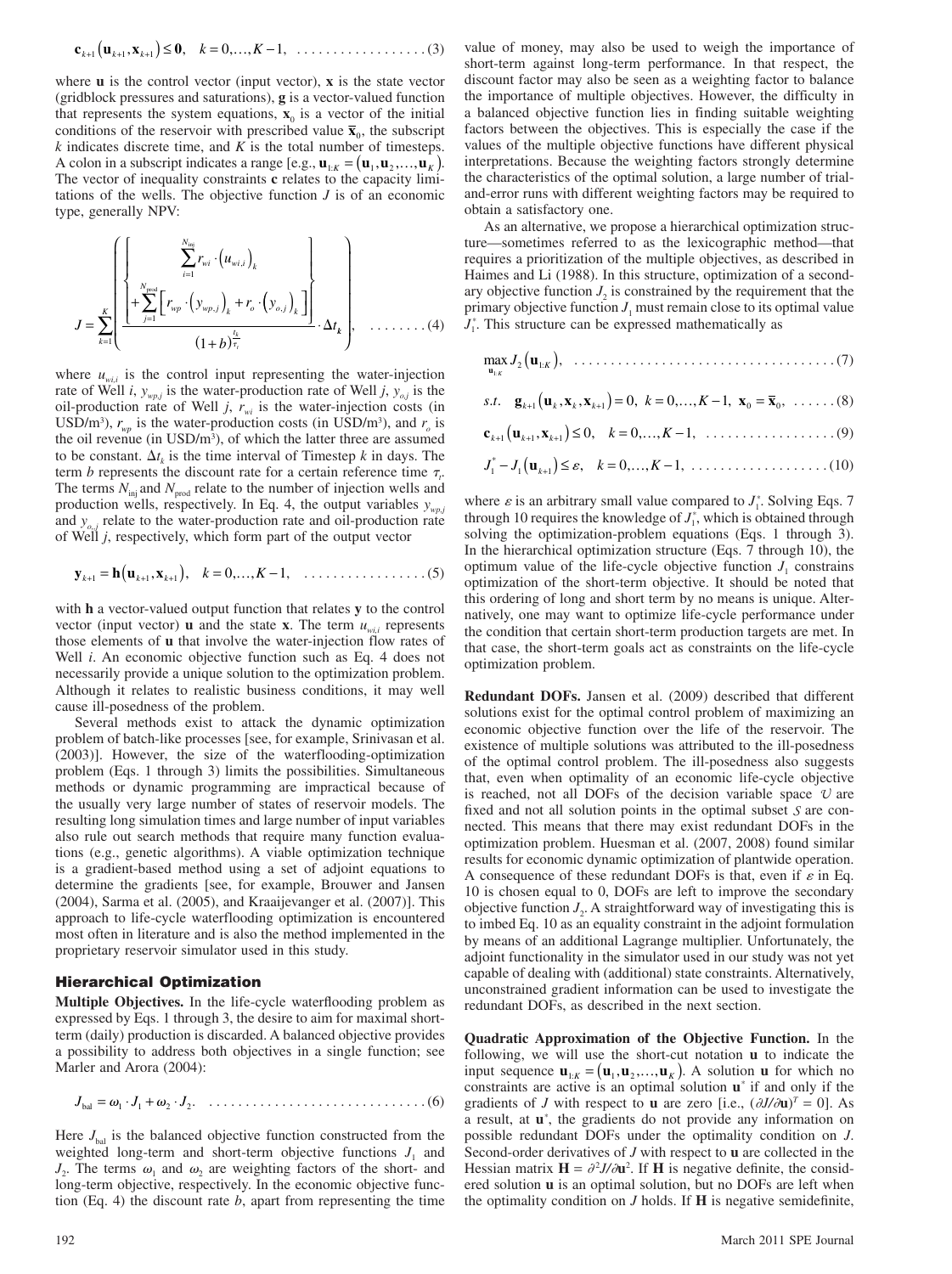

**Fig. 1—3D oil-reservoir model (Van Essen et al. 2009).**

the Hessian does not have full rank. An orthonormal basis **B** for the undetermined directions of **H** can then obtained through a singular value decomposition:

$$
\mathbf{H} = \mathbf{U} \mathbf{\Sigma} \mathbf{V}^T. \quad \dots \quad \dots \quad \dots \quad \dots \quad \dots \quad \dots \quad \dots \quad (11)
$$

The orthonormal basis **B** consists of those columns of **V** that relate to singular values of zero; i.e.

**B** … **v***i i* **<sup>u</sup>** ( ) = = 0 1 , ,, *i N* , . . . . . . . . . . . . . . . . . . . . . . (12)

where  $\mathbf{v}_i$  is the *i*th column of **V**,  $\sigma_i$  is the *i*th singular value, and  $N_u$ is the number of DOFs in the input. Note that, because of the symmetrical nature of the Hessian matrix **H**, the singular value decomposition may be replaced by a computationally more efficient eigenvalue decomposition, in which case the eigenvectors relating to eigenvalues equal to zero span the orthonormal basis **B**.

Not all orthogonal directions spanned by the columns of **B** will be redundant DOFs. These directions are redundant DOFs if they are linear and if all higher-order derivatives are zero also, which, at this point in time, is impossible to prove for reservoir models. **B**, however, is a basis for redundant DOFs for a quadratic approximation  $\hat{J}$  of objective function *J*. Because  $\hat{J}$  can be considered to be an acceptable approximation for small deviations from **u***\** , **B** can be regarded as an acceptable basis for the redundant DOFs for small deviations from **u***\** .

**Approximate Hessian Matrix.** Unfortunately, no reservoir-simulation package is currently capable of calculating second-order derivatives. However, using the gradient information, second-order derivatives can be approximated. In our study, we used a forwarddifference scheme:

$$
\frac{\partial^2 J}{\partial u_i \partial u_j} \approx \frac{\nabla J_i(\mathbf{u} + h_j \mathbf{e}_j) - \nabla J_i(\mathbf{u})}{2h_j} + \frac{\nabla J_j(\mathbf{u} + h_i \mathbf{e}_i) - \nabla J_j(\mathbf{u})}{2h_i}, \quad (13)
$$

where  $\nabla J_i$  is the *i*th element of the gradient  $\nabla J = (\partial J / \partial \mathbf{u})^T$ ,  $\mathbf{e}_i$  is a canonical unit vector (i.e., a vector with a 1 at element *i* and 0 elsewhere), and  $h_i$  is the perturbation step size that relates to parameter  $\mathbf{u}_i$  of  $\mathbf{u}$ . In total,  $N_{\mathbf{u}}+1$  simulations (function evaluations) are required to obtain the approximate Hessian matrix **H** at a particular optimal solution **u***\** .

Alternatively, a reduced Hessian method could be used that approximates only that portion of the Hessian relevant for the subspace in which the Hessian is negative (or positive) definite; see Byrd and Nocedal (1990). If the Hessian is negative (or positive) semidefinite, the tangent space of this subspace will be equal to

|                     | <b>TABLE 1-GEOLOGICAL AND FLUID PROPERTIES</b><br><b>FOR EXAMPLE</b> |                   |
|---------------------|----------------------------------------------------------------------|-------------------|
| Property            | Value                                                                | Units             |
| Φ                   | 0.20                                                                 |                   |
| $\rho_o$ (at 1 bar) | 900                                                                  | kg/m <sup>3</sup> |
| $P_w$ (at 1 bar)    | 1000                                                                 | kg/m <sup>3</sup> |
| C <sub>o</sub>      | $1 \times 10^{-5}$                                                   | 1/bar             |
| $c_{w}$             | $1 \times 10^{-5}$                                                   | 1/bar             |
| $\mu_{o}$           | $5 \times 10^{-3}$                                                   | Pa·s              |
| $\mu_{w}$           | $1 \times 10^{-3}$                                                   | Pa·s              |
| $p_{\textit{cow}}$  | O                                                                    | bar               |

the null space of the complete Hessian matrix. This could lead to a significant reduction in computational burden, especially when the dimensions of the null space are large.

**Hierarchical Optimization Method.** Adopting the approximation of H as described in the preceding subsection, the following iterative procedure is proposed to attack the hierarchical optimization problem (Eqs. 7 through 10) with  $\varepsilon = 0$ :

(1) Find a (single) optimal strategy **u***\** that maximizes the primary objective function  $J_1$  and use  $\mathbf{u}_n = \mathbf{u}^*$ , with  $n = 0$ , as a starting point in the secondary optimization problem, where *n* is the iteration index.

(2) Approximate the Hessian matrix  $\bf{H}$  of  $J_1$  with respect to the input variables at (initial input) **u***n*, and determine an orthonormal basis **B** for the null space of **H**.

(3) Find the improving direction **s** for the secondary objective function  $J_2$  (e.g., the gradients  $\partial J_2/\partial \mathbf{u}_n$ ).

(4) Project **s** onto the orthonormal basis **B** to obtain projected direction **d**, such that **d** is an improving direction for  $J<sub>2</sub>$  but does not affect  $J_1$ . The projection is performed using projection matrix **P** according to

(5) Update **u***n* using projected direction **d** in a steepest-ascent method,

$$
\mathbf{u}_{n+1} = \mathbf{u}_n + \tau \cdot \mathbf{d}, \quad \ldots \ldots \ldots \ldots \ldots \ldots \ldots \ldots \ldots \ldots \ldots \ldots \ldots (16)
$$

where  $\tau$  is an appropriately small step size such that the quadratic approximation of  $J<sub>1</sub>$  is justified.

(6) Perform Steps 2 through 5 until convergence of  $J_2$ .

Note that, for the improving direction **s** for secondary objective function  $J_2$ , alternatives exist besides the steepest-ascent direction  $\partial J_2 / \partial u$  (e.g., using a quasi-Newton or conjugate gradient method). This does not change the steps of the hierarchical optimization method but may speed up convergence of the procedure. In the next section, a numerical example will be presented in which the iterative hierarchical optimization structure is tested on a 3D heterogeneous reservoir model.

#### **Example**

We applied the hierarchical optimization procedure to a 3D oilreservoir model, introduced in Van Essen et al. (2009). The life cycle of the reservoir covers a period of 3,600 days. The reservoir model consists of 18,553 gridblocks, as depicted in **Fig. 1,** and has dimensions of 480×480×28 m. Its geological structure involves a network of fossilized meandering channels. The average reservoir pressure is 400 bar. All remaining geological and fluid properties used in this example are presented in **Table 1.**

The reservoir model contains eight injection wells and four production wells. The production wells are modeled using a standard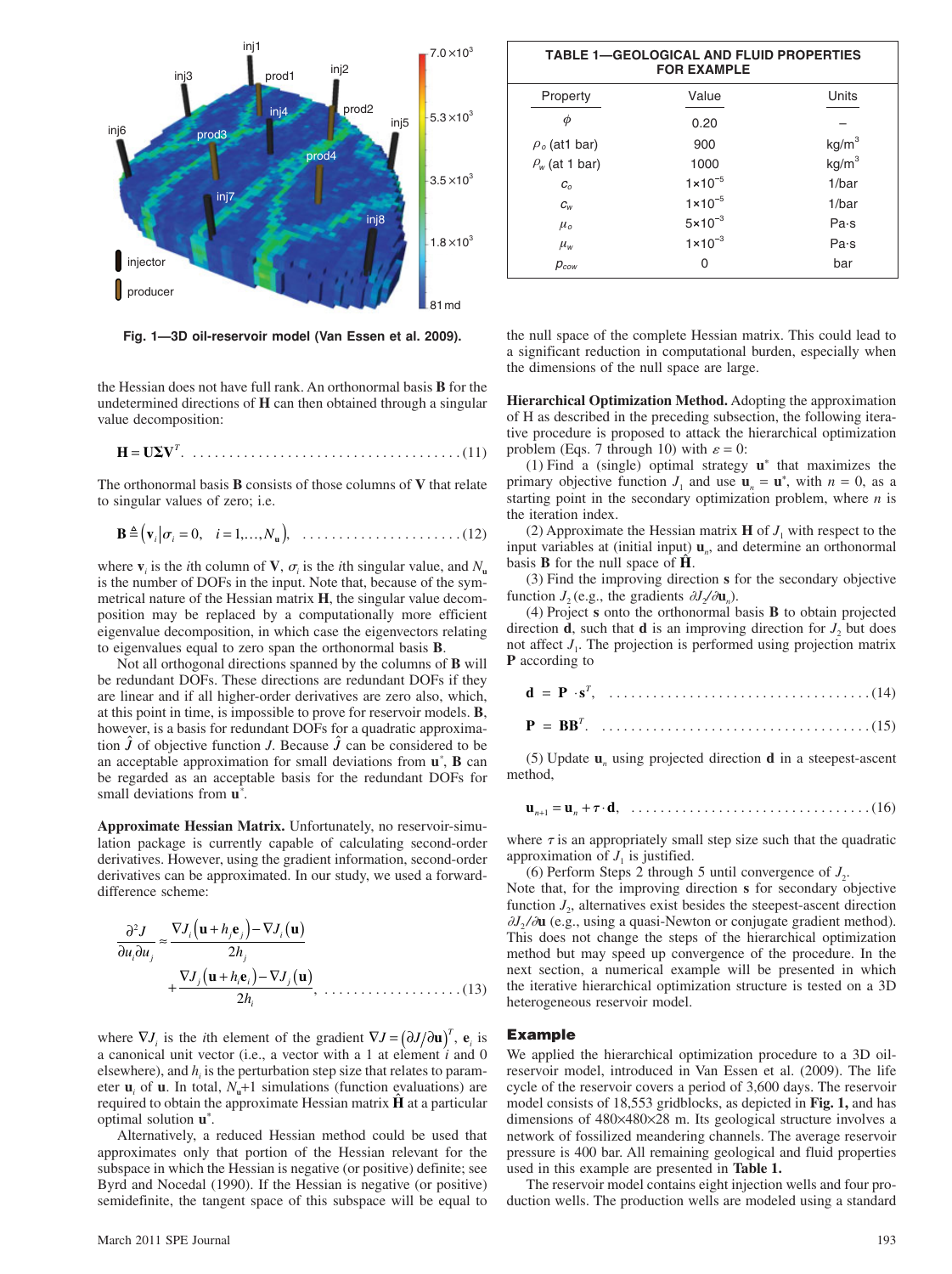

**Fig. 2—Plot of the value of the objective function (NPV) against the iteration number of the life-cycle optimization problem. The iterations of the line-search algorithm are not shown in this plot.**

Peaceman well model, which relates the source (output) term **y** to the difference between the well pressure and gridblock pressure:

*y wp p <sup>k</sup> j j wf k j k <sup>j</sup>* =⋅ − ( ) , , . . . . . . . . . . . . . . . . . . . . . . . . . . . . . (17)

where  $p_{wf}$  is the flowing wellbore pressure (bottomhole pressure), *j* is the index of the gridblock containing the well, and  $p_k^j$  is the pressure of the gridblock in which the well is located. The well index  $w_j$  is a constant, which contains the well's geometric factors and the rock and fluid properties of the reservoir directly around the well. The wells operate at a constant bottomhole pressure  $p_{\alpha f}$ of 395 bar. The flow rates of the injection wells can be manipulated directly (i.e., the control input **u** involves injection flow-rate trajectories for each of the eight injection wells). The minimum rate for each injection well is  $0.0 \text{ m}^3/\text{d}$ ; the maximum rate is set at 79.5 m3 /d. The control input **u** is reparameterized in time using a zero-order-hold scheme with input parameter vector  $\theta$ . For each of the eight injection wells, the control input **u** is reparameterized into four time periods  $t_{\theta}$  of 900 days during which the injection rate is held constant at value  $\theta_i$ . Thus, the input parameter vector  $\theta$  consists of 8×4 = 32 elements.

**Life-Cycle Optimization.** The objective function for the life-cycle optimization was defined in terms of NPV, as defined in Eq. 4, with  $r_o = 126 \text{ USD/m}^3$ ,  $r_{wp} = 19 \text{ USD/m}^3$ , and  $r_{wi} = 6 \text{ USD/m}^3$ . The discount rate *b* was set to 0. Thus, the life-cycle objective relates to undiscounted cumulative cash flow. The optimal input—denoted by  $\mathbf{u}_{\theta}^*$ —was obtained using a steepest-ascent scheme together with a line-search algorithm. It was terminated after 17 iterations (excluding the iterations of the line search) when the line-search algorithm was not able to find a significant improvement in NPV. Convergence to the optimal solution of the life-cycle optimization problem may be speeded up using a quasi-Newton or conjugate gradient method. However, as efficiency of the optimization algorithm was not the objective of this study, the more simplistic steepest-ascent scheme was used. The value of NPV against the iteration number can be observed in Fig. 2. The final optimal input  $\mathbf{u}_{\theta}^*$  of the life-cycle optimization problem is shown in Fig. 3. Note that none of the input constraints (Eq. 9) is active for  $\mathbf{u}_{\theta}^*$ . The value of the objective function corresponding to input  $\mathbf{u}_{\theta}^{*}$  is  $USD\;47.6\times10^6.$ 

**Hierarchical Optimization.** In a realistic setting, short-term production optimization will be aimed at maximizing the oil production over the short time horizon of interest, while repeating this exercise as time goes by (i.e., using a moving-horizon approach). In view of the simplicity of the presented example, this short-term production objective, which involves successive reoptimization, is replaced by an objective that does not require reoptimization over the production life, while still emphasizing the importance of short-term production. Therefore, we chose the secondary objective  $J_2$  to be identical to the primary objective function but with the addition of a very high annual discount rate *b* of 0.25. As a result, short-term production is weighed much more heavily than future production. However, as stated before, the particular choice of primary and secondary objective has no effect on the hierarchical procedure itself. Note that, because of the very high discount



**Fig. 3—Input trajectories for each of the eight injection wells for the initial optimal solution u \* to** *J***1 (solid line) and the optimal**  solution  $\tilde{\mathbf{u}}_{\rho}$  after the constrained optimization of  $J_2$  (dashed line).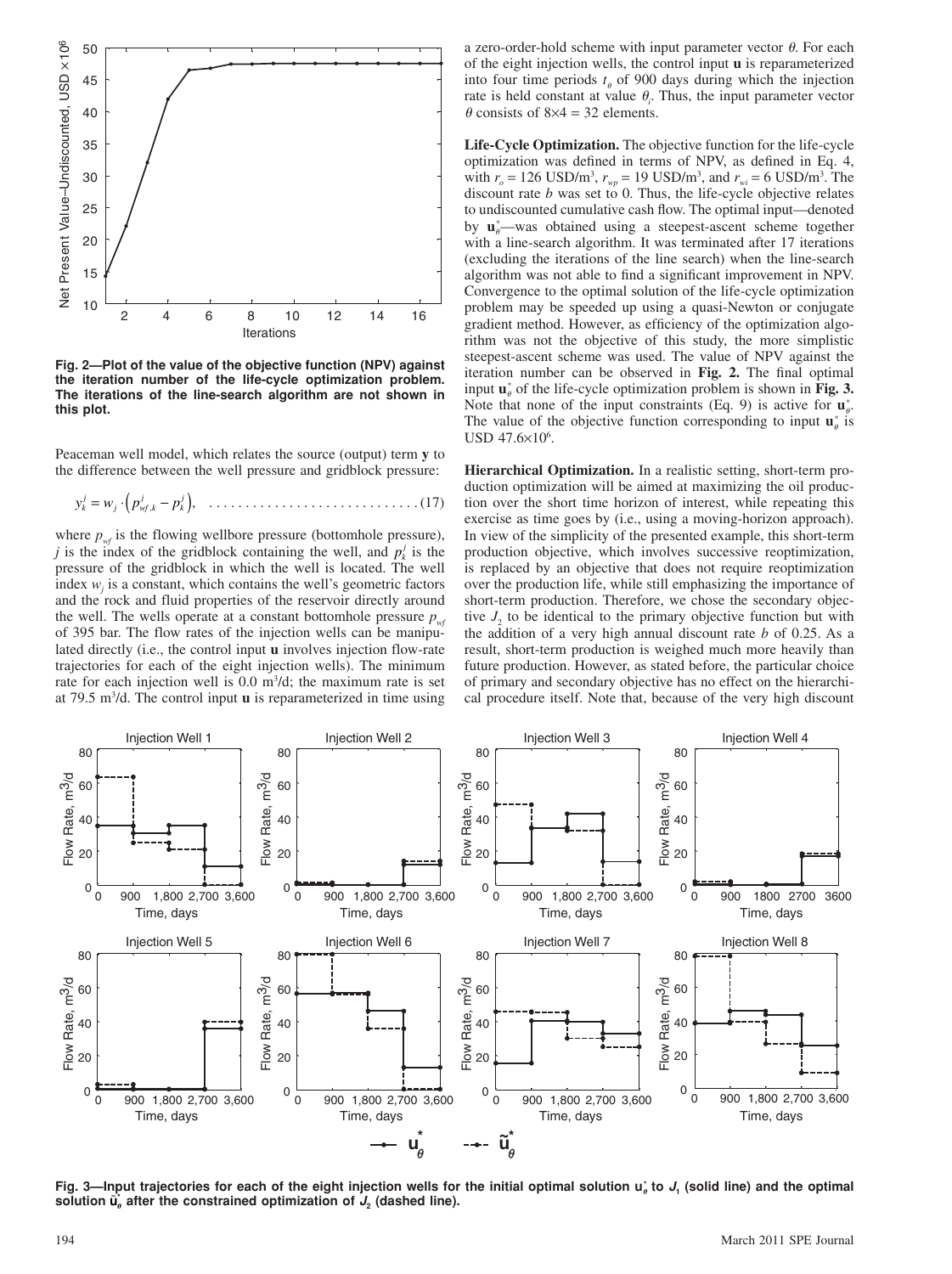

**Fig. 4—Values of the secondary objective function** *J***2 and the primary objective function** *J***1 plotted against the iteration number for the constrained secondary optimization problem.**

rate, the actual value of  $J_2$  no longer has a realistic meaning in an economic sense.

Next, we applied the hierarchical approach as presented in the preceding subsection. The total number of simulation runs needed to approximate the Hessian  $(\hat{H})$  was 33, but the overall simulation time was kept within acceptable limits by parallel processing the simulations. Because this example involves a numerical model and an approximation of the second-order derivatives, we relaxed the selection criterion for **B**. Those columns  $\mathbf{v}_i$  of **V** were selected that correspond to singular values for which  $\sigma/\sigma_1 < 0.02$  instead of  $\sigma_i = 0$ . The projected gradients **d** were again used in a steepestascent scheme. In order to ensure that  $\mathbf{u}_{n+1}$  remains close to  $\mathbf{u}_{n}$ , **d** was normalized by dividing **d** by its largest absolute element. A step size  $\tau$  of 1 was used in the steepest-ascent scheme, such that the largest update in the water-injection rates remained equal to 1. Through trial-and-error, this step size was considered appropriately small such that the quadratic approximation of  $J<sub>1</sub>$  was justified. The step size was kept constant during execution of the hierarchical optimization procedure because no downscaling was required to find an improving control input for  $J<sub>2</sub>$ . Because of computing time restrictions, the hierarchical optimization of  $J<sub>2</sub>$  was terminated after 210 iterations, with final control input  $\tilde{\mathbf{u}}_{\theta}^*$ . The relatively slow convergence was because of the small step size required to allow for the quadratic approximation of  $J<sub>1</sub>$ , but convergence may improve when a better improving direction for  $J_2$  is used. At the start of the hierarchical optimization, the number of redundant DOFs was

equal to 19, out of a total of 32 DOFs. During the 210 iterations, this number remained more or less constant.

To evaluate the results of the hierarchical optimization, the optimization of  $J_2$  was also performed without projection on **B**. As a result, the obtained control input—denoted by  $\tilde{\mathbf{u}}_n$ —in that case does not ensure optimality of  $J_1$ . **Fig. 4** displays the values of  $J_1$  and  $J_2$  plotted against the iteration number for the hierarchical optimization problem. It shows a considerable increase of  $J_2$  of 28.2% and a slight drop of  $J_1$  of  $-0.3\%$ . In Fig. 3, the input strategy after the final iteration step is presented. It can be observed that the injection strategy shows a substantial increase in injection rates at the beginning of the production life and a decrease at the end.

As a comparison, we repeated the optimization of  $J<sub>2</sub>$  starting from  $\mathbf{u}_{\theta}^*$  with the difference that it was no longer constrained by the requirement that  $J_1$  remain close to  $J_1^*$  (i.e., Eq. 10 was omitted). The optimization procedure was terminated after 107 iterations when the improvement of  $J_2$  was equal to 28.2% (i.e., the final value of  $J_2$  in the constrained optimization case). The values of  $J_1$  and  $J_2$  plotted against the iteration number for the unconstrained optimization of  $J_2$  are shown in **Fig. 5.** Again an increase in  $J_2$  of 28.2% is realized, but now at a cost of a decrease in  $J_1$  of  $-5.0\%$ . Finally, **Fig. 6** shows the value of the primary objective function  $J_1$  over time until the end of the producing reservoir life for  $\mathbf{u}_{\theta}^*$ ,  $\tilde{\mathbf{u}}_{\theta}^*$ , and  $\tilde{\mathbf{u}}_{\theta}$ . Input  $\tilde{\mathbf{u}}_{\theta}^*$  shows a steeper ascent of  $J_1$  than  $\mathbf{u}_\theta^*$ , while their final values are nearly equal. Input  $\tilde{\mathbf{u}}_{\theta}$  shows initially the same steep ascent, but  $J_1$  drops toward the end of the life of the reservoir.



Fig. 5—Values of the secondary objective function  $J_2$  and the primary objective function  $J_1$  plotted against the iteration number **for the secondary optimization problem, no longer constrained by the orthonormal basis B.**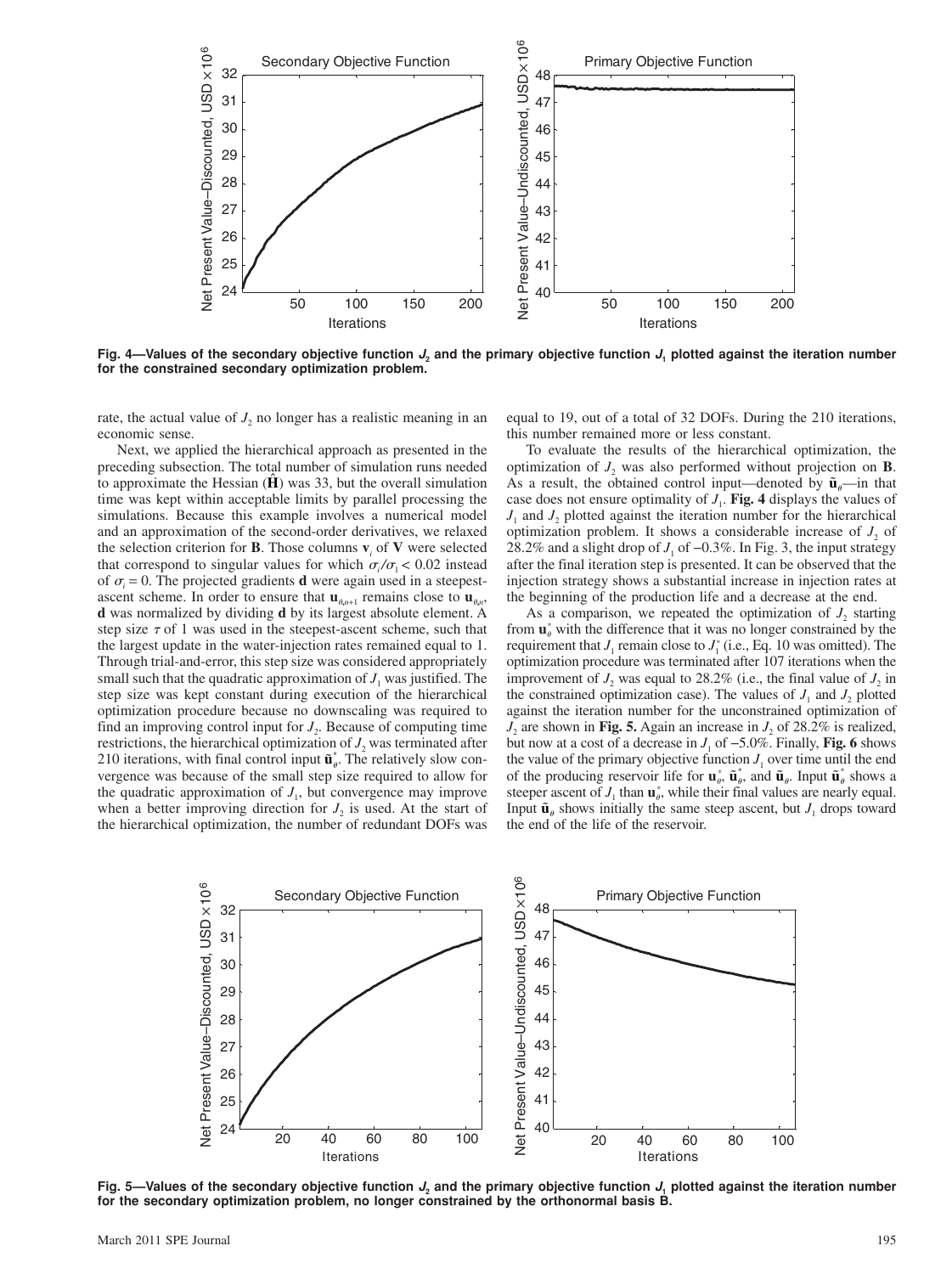

Fig. 6—Value of the primary objective function  $J_i$  over time for initial optimal input  $u^*_o$  to  $J_i$  (dashed/dotted line), the optimal input  $\tilde{\bm{u}}_b$  after the constrained optimization of  $J_2$  (dashed line), and input  $\tilde{\bm{u}}_a$  after the unconstrained optimization of  $J_2$  (solid line).

# **Alternative Methods**

The presented hierarchical optimization approach is computationally very demanding and becomes infeasible for more-realistic reservoir models with an increased number of input parameters, even when reduced-Hessian techniques are used. It should be noted, however, that execution of the hierarchical optimization procedure does not require knowledge of all redundant DOFs explicitly. In theory, the inequality constraint (Eq. 10) could be incorporated in the adjoint formulation through the use of an additional Lagrange multiplier, by which the calculation of second-order derivatives is avoided altogether. However, this would require modifications to the reservoir simulator, and, therefore, we did not pursue this route. An alternative method to solve the hierarchical optimization problem without explicitly calculating the redundant DOFs is through the use of a balanced objective function as described by Eq. 6, with the variation of using weighting functions  $\Omega_1$  and  $\Omega_2$ instead of weighting factors  $\omega_1$  and  $\omega_2$ :

*J JJ* bal = ⋅+ ⋅ 11 2 2, . . . . . . . . . . . . . . . . . . . . . . . . . . . . . (18)

where  $\Omega_1$  and  $\Omega_2$  are switching functions of  $J_1$  and  $J_1^*$  that take on values of 1 and 0 or vice versa:

$$
\Omega_1(J_1) = \begin{cases}\n1 & \text{if } J^* - J_1 > \varepsilon \\
0 & \text{if } J^* - J_1 \le \varepsilon\n\end{cases}
$$
\n
$$
\Omega_2(J_1) = \begin{cases}\n0 & \text{if } J^* - J_1 > \varepsilon \\
1 & \text{if } J^* - J_1 \le \varepsilon\n\end{cases}
$$
\n(19)

Here,  $\varepsilon$  is the threshold value as defined in the inequality constraint (Eq. 10). The gradient of  $J_{\text{bal}}$  with respect to the input parameters **u** for iteration *n*+1 is then simply

$$
\left. \frac{\partial J_{\text{bal}}}{\partial \mathbf{u}} \right|_{n+1} = \Omega_1 \left( J_{1,n} \right) \cdot \left. \frac{\partial J_1}{\partial \mathbf{u}} \right|_{n+1} + \Omega_2 \left( J_{1,n} \right) \cdot \left. \frac{\partial J_2}{\partial \mathbf{u}} \right|_{n+1} . \quad \dots \dots \dots \dots \tag{20}
$$

Execution of the optimization problem using balanced objective function (Eq. 18) sequentially gives improving directions for either  $J_1$  or  $J_2$ . With each iteration, the value of  $J_2$  either increases while the value of  $J_1$  decreases or vice versa, as the solution moves to and from the feasible region with respect to the inequality constraint (Eq. 10). When no redundant DOFs are available, the control input would jump between two fixed solutions, of which only one would be feasible. However, in the case where redundant DOFs do exist, improvement of  $J_2$  is possible without compromising Eq. 10 and convergence of the hierarchical optimization will occur in a zigzag fashion, as schematically represented in **Fig. 7.**

This switching method has the advantage that numerous evaluations of the system and adjoint equations are avoided: Only two runs (in parallel execution) of the system and adjoint equations are necessary per iteration, regardless of the number of input parameters. Second, the method is straightforward to implement. Finally, it provides the possibility to set a bound explicitly on the deviation of  $J_1$  from  $J_1^*$  by choosing an appropriate value for  $\varepsilon$ . A disadvantage of the method is the slow convergence because of the infeasible solution steps. Also, some tuning of  $\tau$  will be required to account for the fact that the Euclidean length of vectors  $\partial J_1 / \partial \mathbf{u}$  and  $\partial J_2 / \partial \mathbf{u}$  is different. As with the null-space approach, replacing the gradient vector  $\partial J_2 / \partial \mathbf{u}$  with an improving direction *s* for *J*<sub>2</sub> (obtained through, for example, a quasi-Newton or conjugate gradient method) may speed up convergence.

**Example.** The switching method was again applied to the 3D oilreservoir model. Although the number of input parameters does not pose a problem to the switching method, again the control input was parameterized using 32 parameters to allow for a fair comparison with previous results. For the choice of threshold value  $\varepsilon$ , the maximum deviation of  $J_1$  from  $J_1^*$  from the null-space method was used ( $-0.3\%$ ) (i.e.,  $\varepsilon$  = 0.997×*J*<sub>1</sub><sup>\*</sup>). Just as in the null-space example, optimization of  $J_2$  using the objective function (Eq. 18) was started from  $\mathbf{u}_{\theta}^*$ . The optimization procedure was again terminated when a feasible solution  $\tilde{\mathbf{u}}_{\theta,sw}^*$  was found that gave an improvement of *J*<sub>2</sub> of 28.2%. The results of the hierarchical optimization problem using the switching method are shown in **Fig. 8.**

Fig. 8 shows that the switching method is able to give results for the hierarchical optimization problem similar to those of the nullspace method, while requiring much fewer evaluations of the system and adjoint equations per iteration (2 vs. 33). The fact that the switching method also needs fewer iterations to reach the same level of improvement of  $J_2$  is the result of better tuning of the algorithm's parameters and is not inherent to the method. In **Fig. 9** the feasible input strategy  $\tilde{\mathbf{u}}_{\theta,sw}^*$  reached after the final iteration step of the switching method is presented, together with the initial input strategy  $\mathbf{u}_{\theta}^*$ and the final input strategy  $\tilde{\mathbf{u}}_{\theta}^*$  of the null-space method.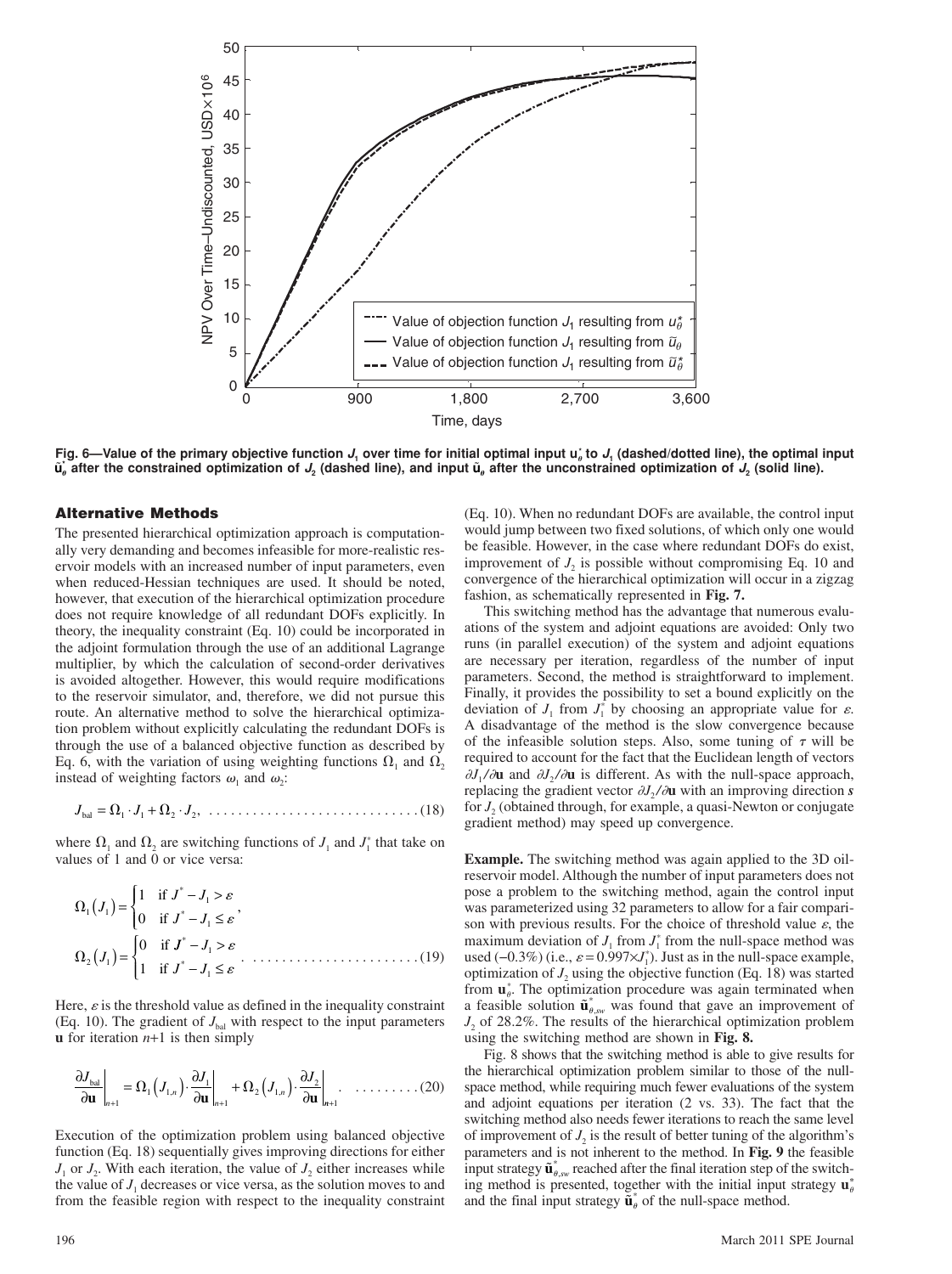

**Fig. 7—Schematic representation of the iterative process of solving a hierarchical optimization problem using an objective function as described by Eqs. 18 and 19. The process converges toward a final solution in a zigzag fashion, moving into and out of the feasible region bounded by the optimal solutions of the primary objective function** *J***1.**

# **Discussion and Conclusions**

**Discussion.** In the hierarchical approach presented in this paper, long-term (life-cycle) recovery optimization was selected as the primary objective, while short-term production optimization served as the secondary objective. However, the concept of using the redundant DOFs of the primary objective to improve a secondary objective is not limited to this specific choice. Alternatively, the secondary objective function may be used, for example, to search for a smoother production profile, a bang/bang production profile [see Zandvliet et al. (2007)], or a persistently exciting production profile [see Zandvliet et al. (2008)]. Also, a different primary objective function may be chosen (e.g., ultimate recovery or shortterm production), provided that it offers enough redundant DOFs to improve a secondary objective function.

In this paper, gradient information was used to prove the existence of redundant DOFs with respect to a life-cycle objective function. Moreover, gradients were at the heart of the presented null-space method to solve the hierarchical optimization problem. It should be noted, however, that there is no need to explicitly determine the null space using the gradients, as was shown using the

switching method. Consequently, the optimization method used to attack the hierarchical optimization problem does not necessarily have to be gradient-based, which implies that alternative optimization methods (e.g., genetic algorithms) may also be considered.

**Conclusions.** We addressed the issue of multiple (long-term and short-term) objectives in oil-production optimization and investigated a hierarchical approach by means of a numerical experiment. On the basis of this experiment, we conclude that

- There exist redundant DOFs in the input strategy **u** with respect to the optimality of the long-term objective. This implies the existence of an optimal subset  $S$  of connected optimal solutions within the solution space  $U$ .
- The redundant DOFs create enough freedom to improve a secondary, short-term objective function significantly. Moreover, the difference between the initial and final input strategy to the secondary optimization problem is substantial. This suggests that  $S$  occupies a considerable space within decision variable space  $U$ .
- The presented hierarchical optimization procedure provides a method to incorporate short-term performance objectives into



**Fig. 8—Values of the secondary objective function** *J***2 and the primary objective function** *J***1 plotted against the iteration number for the secondary optimization problem, using the switching method. The "feasible solutions" marks relate to those solutions that are feasible with respect to the inequality constraint (Eq. 10).**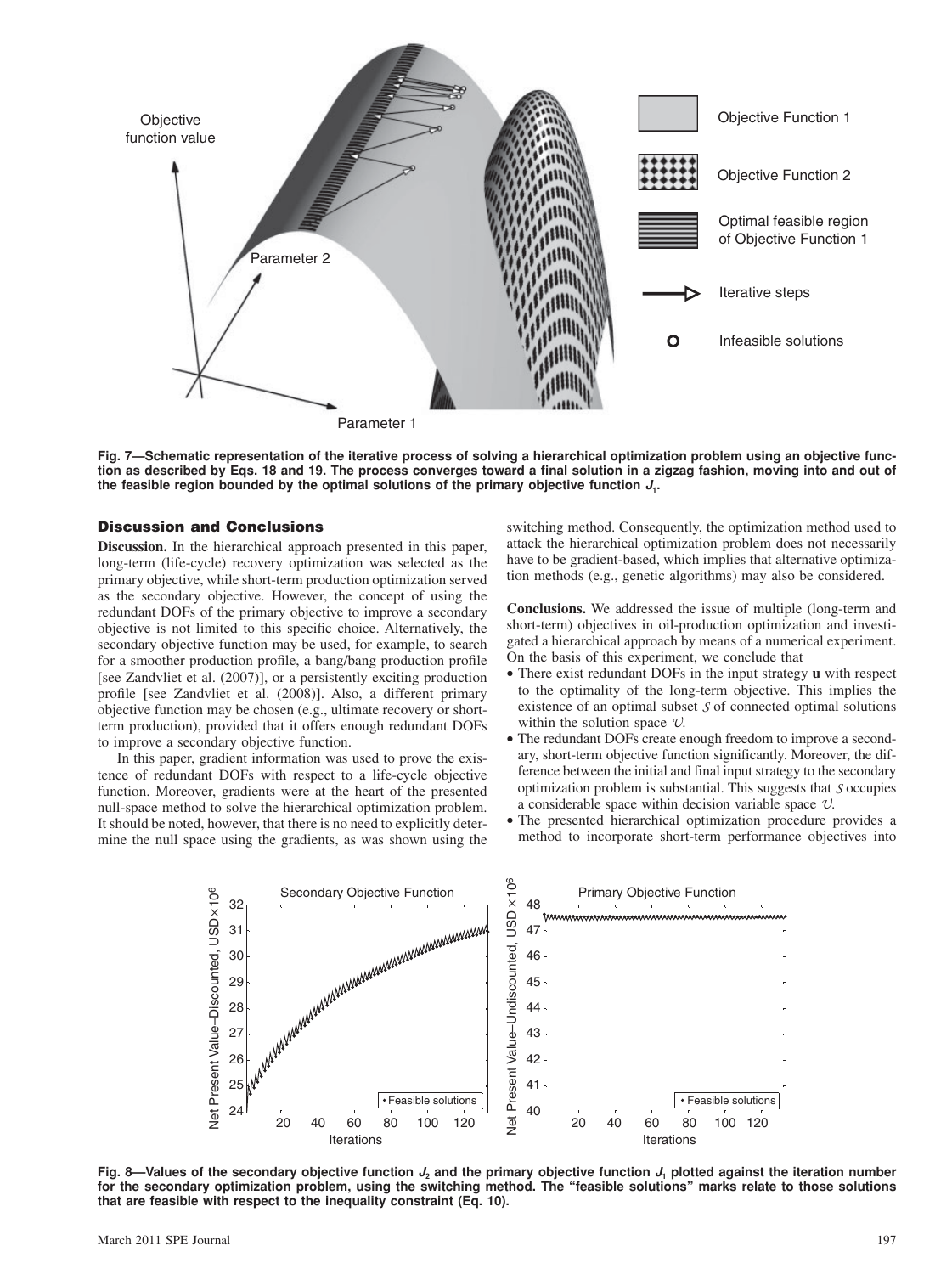

Fig. 9—Input trajectories for each of the eight injection wells for the initial optimal solution  $\mathsf{u}_i$  to  $J_i$  (solid line), the final solution  $\tilde{\bf u}_o$  of the null-space method (dashed line), and the final solution  $\tilde{\bf u}_{o,sw}$  of the switching method (dotted line).

the problem setting of maximizing life-cycle performance of oil recovery. Using the hierarchical structure, optimization of the secondary objective can be obtained without significantly compromising the primary objective.

- A theoretically rigorous method to select the redundant DOFs in the primary objective function requires computation of the Hessian of the objective function with respect to the control variables. This makes the theoretically rigorous method computationally too demanding for application to realistically sized problems.
- Nearly identical results can be obtained with the aid of a somewhat more pragmatic, but computationally much more efficient, switching method that, starting from an optimal long-term strategy, alternately optimizes the primary and secondary objective functions.

# **Nomenclature**

- $b =$  discount rate
- $\mathbf{B}$  = basis for redundant DOFs
- $c =$  compression
- **d** = projected search direction on **B**
- $H = H$ essian matrix
- $\hat{H}$  = approximate Hessian matrix
- $J =$  objective function
- $\hat{J}$  = second-order approximation of  $J$
- $k =$  timestep counter
- $n =$  iteration index
- $p =$ pressure
- $P =$  projection matrix
- $r =$  revenues/costs
- $s =$  improving direction for  $J_2$
- *S* = saturation
- $t_k$  = time at Timestep *k*
- $\mathbf{u}$  = input vector
- $\mathbf{u}_{\theta}^* =$  optimal **u** for  $J_1$ 
	- $\tilde{\mathbf{u}}_{\theta}^* = \mathbf{u}$  optimized for  $J_2$  constrained by **B**
	- $\tilde{\mathbf{u}}_{\theta} = \mathbf{u}$  optimized for  $J_2$  not constrained by **B**
	- $w =$  well constant
	- $\mathbf{x}$  = state vector
	- $\bar{\mathbf{x}}_0$  = prescribed value of the initial condition
- $y =$  output vector
- $\Delta t_k$  = time interval of Timestep *k*
- $\varepsilon$  = tolerance of optimality constraint
- $\mu$  = viscosity
- $\tau$  = step size of algorithm
- $\tau_t$  = reference time
	- $\phi$  = porosity
	- $\omega$  = weighting factor
	- $\Omega$  = weighting function
	- $S =$  optimal subset of  $U$
	- $U =$  decision variable space

## **Subscripts**

- *cow* = oil/water capillary
	- $\rho = \text{oil}$
	- $wf =$  flowing wellbore
	- $wi$  = injected water
- *wp* = produced water
- $1 = \text{primary}$
- $2 =$  secondary

## **Superscripts**

 $* =$  optimal

# **Acknowledgments**

This research was carried out within the context of the Integrated Systems Approach to Petroleum Production (ISAPP) knowledge center. ISAPP is a joint project between Delft University of Technology, Shell International Exploration & Production, and the Dutch Organization for Applied Scientific Research.

## **References**

- Asheim, H. 1988. Maximization of Water Sweep Efficiency by Controlling Production and Injection Rates. Paper SPE 18365 presented at the European Petroleum Conference, London, 16–19 October. doi: 10.2118/18365-MS.
- Brouwer, D.R. and Jansen, J.-D. 2004. Dynamic Optmization of Water Flooding With Smart Wells Using Optimal Control Theory. *SPE J.* **9** (4): 391–402. SPE-78278-PA. doi: 10.2118/78278-PA.